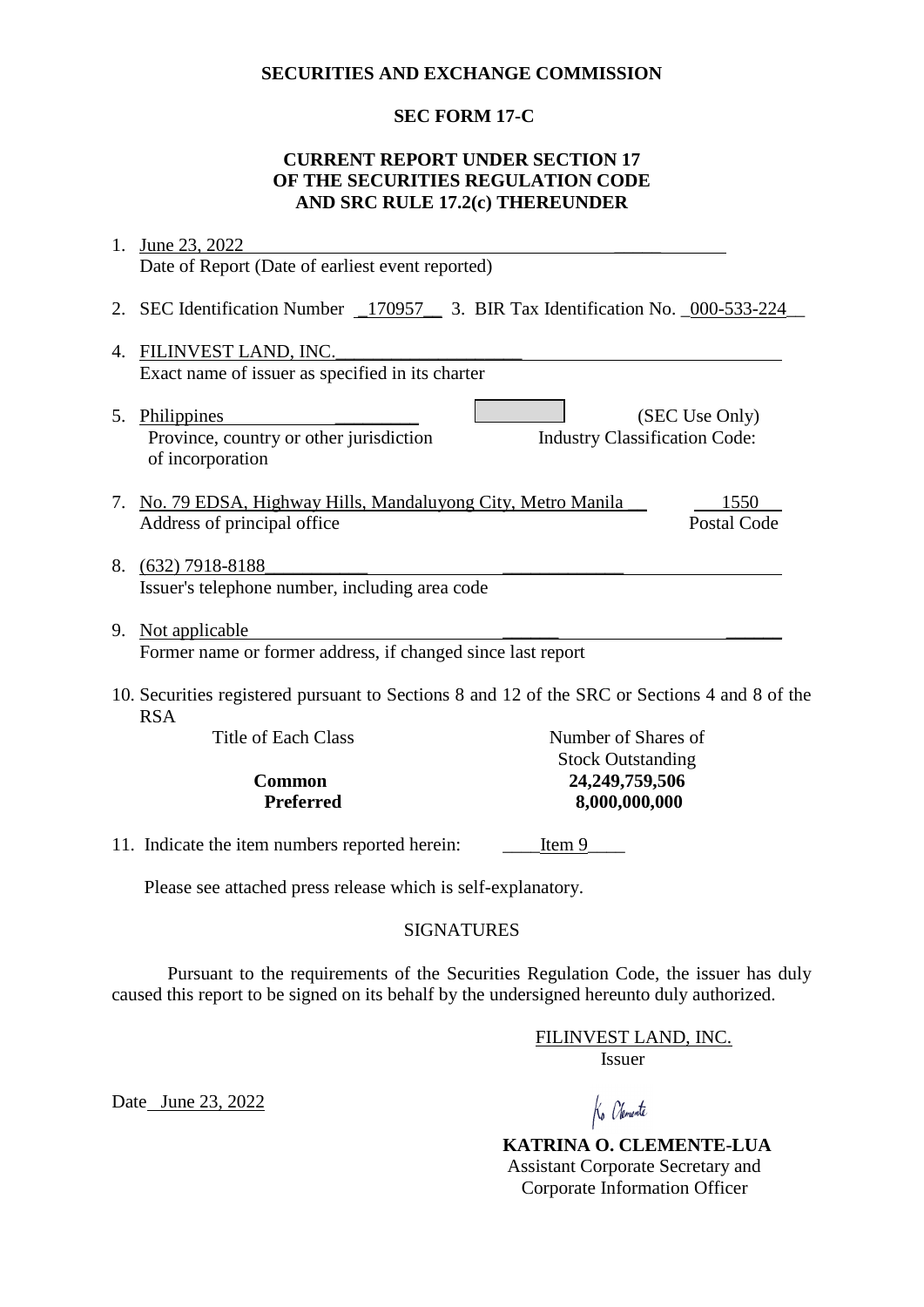

**PRESS RELEASE 23 June 2022** *For Immediate Release*

For inquiries, please contact: Gizelle Anne Zita 09778075685 gizelleanne.zita@filinvestland.com

### **Filinvest Land lists 10x oversubscribed P11.9 billion bonds**

Filinvest Land, Inc. (FLI) successfully raised Php 11.9 billion for its refinancing and capital expenditure program through the issuance of 3-year and 5-year peso fixed-rate bonds. The Gotianun-led property arm's bond was almost 10 times oversubscribed over the base amount of Php 8.0 billion. The bonds, which attained the highest PRS Aaa rating from the Philippine Rating Services Corporation (PhilRatings), was listed in the Philippine Dealing & Exchange Corp. on June 23, 2022.

The funding tapped from the bond market will allow the company to partially finance its capital expenditure program and refinance maturing debt. The proceeds of this bond issuance will add to its internally generated funds in support of its continued expansion in the affordable and middle-income residential development. "We have a strong line up of over Php 30 billion new residential projects to be rolled out in the coming year in new territories and expansions in our 32 existing MRB townships nationwide. We target to launch in new areas like Bataan, Sta Maria in Bulacan, Naga in Camarines Sur, and in General Santos, South Cotabato. Housing continues to grow at a stable rate despite the pandemic. We expect this to further grow as we transition out of the pandemic," said FLI President Tristan Las Marias.

"We have also introduced new recurring business products such as co-living, co-working, and logistics and innovation parks with ready built warehouses. Our first co-living development which we have branded as "The Crib" located in Clark Mimosa is eager to welcome its first dormers, with the first two buildings set to be operational very soon. There are also two more Crib buildings under construction. On the other hand, we envision our Innovation Park in New Clark City in Tarlac and Filinvest Technopark in Calamba, Laguna to be the preferred location of logistics, data centers, e-commerce, light manufacturing, and storage business operators. This will add to our portfolio of recurring income projects which we aim to infuse into Filinvest REIT (FILRT) at the right time," said Chief Executive Officer Josephine Gotianun Yap.